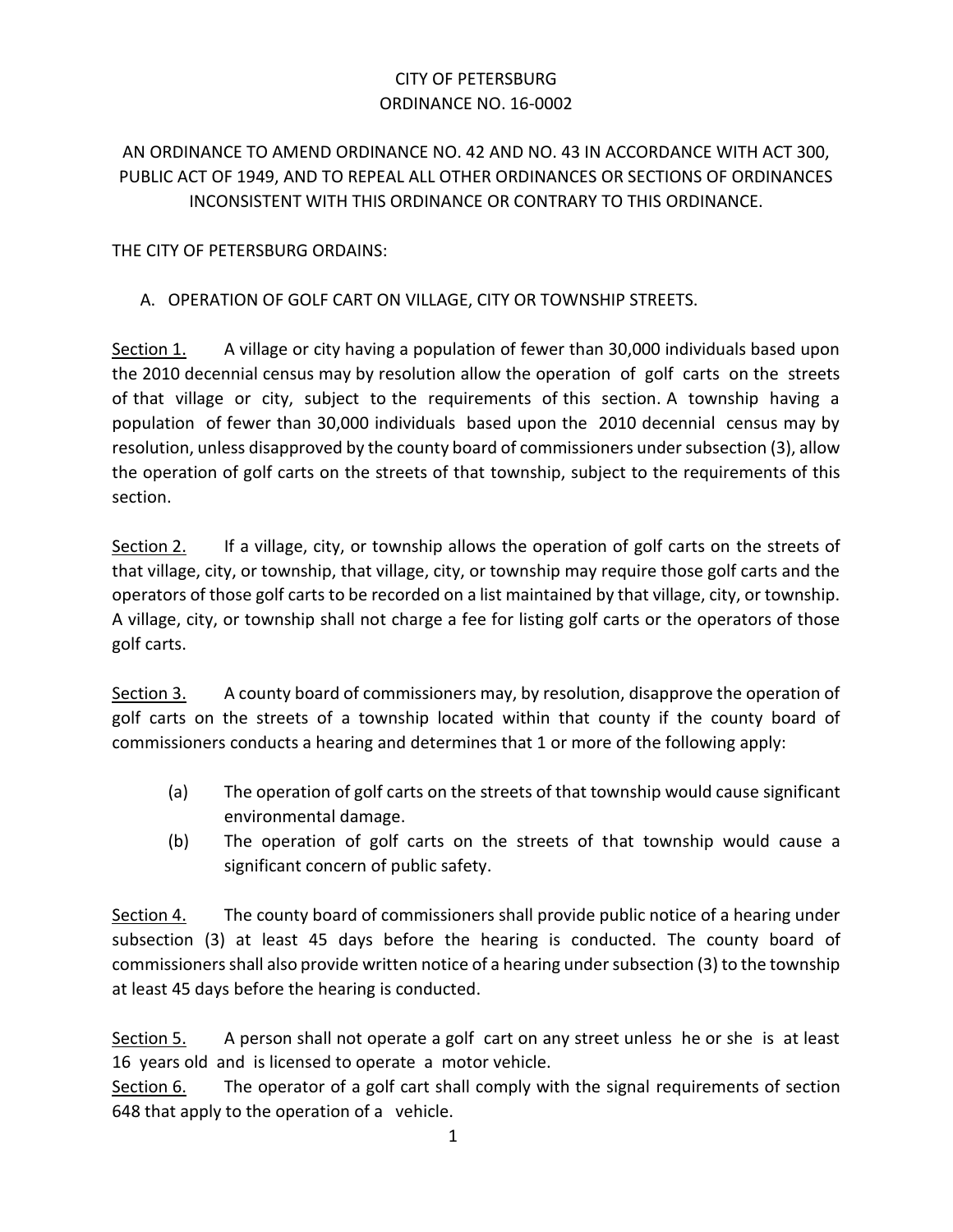Section 7. A person operating a golf cart upon a roadway shall ride as near to the right side of the roadway as practicable, exercising due care when passing a standing vehicle or one proceeding in the same direction.

Section 8. A person shall not operate a golf cart on a state trunk line highway. This subsection does not prohibit a person from crossing a state trunk line highway when operating a golf cart on a street of a village, city, or township, using the most direct line of crossing.

Section 9. Where a usable and designated path for golf carts is provided adjacent to a highway or street, a person operating a golf cart may, by local ordinance, be required to use that path.

Section 10. A person operating a golf cart shall not pass between lines of traffic, but may pass on the left of traffic moving in his or her direction in the case of a 2-way street or on the left or right of traffic in the case of a 1-way street, in an unoccupied lane.

Section 11. A golf cart shall not be operated on a sidewalk constructed for the use of pedestrians.

Section 12. A golf cart shall be operated at a speed not to exceed 15 miles per hour and shall not be operated on a highway or street with a speed limit of more than 30 miles per hour except to cross that highway or street. A village, city, or township may, by resolution, designate roads or classifications of roads for use by golf carts under this subsection.

Section 13. A golf cart shall not be operated on the streets of a city, village, or township during the time period from 1/ 2 hour before sunset to 1/2 hour after sunrise.

Section 14. A person operating a golf cart or who is a passenger in a golf cart is not required to wear a crash helmet.

Section 15. This section does not apply to a police officer in the performance of his or her official duties.

Section 16. A golf cart operated on a street of a village, city, or township under this section is not required to be registered under this act for purposes of section 3101 of the insurance code of 1956, 1956 PA 218, MCL 500.3101.

Section 17. As used in this section, "golf cart" means a vehicle designed for transportation while playing the game of golf. A golf cart is not required to meet the vehicle safety requirements of a low-speed vehicle for approval under this section.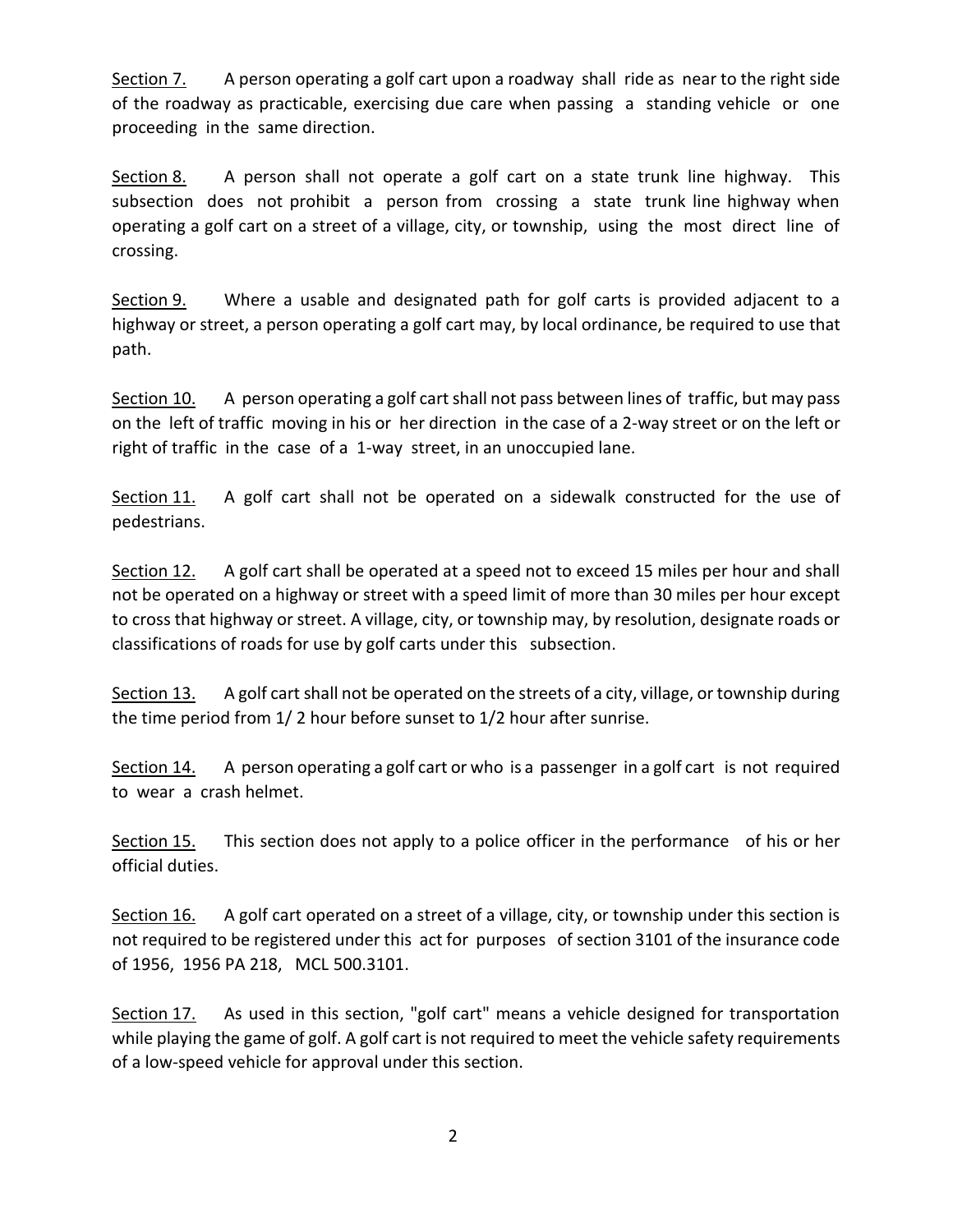B. OPERATION OF VEHICLE OR BICYCLE; SIGNALS FOR STOPPING OR TURNING; SIGNAL LAMP OR MECHANICAL SIGNAL DEVICE ON COMMERCIAL MOTOR VEHICLE; VIOLATION AS A CIVIL INFRACTION.

Section 1. The operator of a vehicle or bicycle upon a highway, before stopping or turning from a direct line, shall first determine that the stopping or turning can be made in safety and shall give a signal as required in this section.

Section 2. Except as otherwise provided in subsection (5), a signal required under this section shall be given either by means of the hand and arm in the manner specified in this section, or by a mechanical or electrical signal device that conveys an intelligible signal or warning to other highway traffic.

Section 3. When a person is operating a vehicle and signal is given by means of the hand and arm, the operator shall signal as follows:

- (a) For a left turn, the operator shall extend his or her left hand and arm horizontally.
- (b) For a right turn, the operator shall extend his or her left hand and arm upward.
- (c) To stop or decrease speed, the operator shall extend his or her left hand and arm downward.

Section 4. When a person is operating a bicycle and signal is given by means of the hand and arm, the operator shall signal as follows:

- (a) For a left turn, the operator shall extend his or her left hand and arm horizontally.
- (b) For a right turn, the operator shall extend his or her left hand and arm upward or shall extend his or her right hand and arm horizontally.
- (c) To stop or decrease speed, the operator shall extend his or her left hand and arm downward.

Section 5. A commercial motor vehicle, other than a commercial motor vehicle in transit from a manufacturer to a dealer, in use on a highway shall be equipped with, and required signal shall be given by, a signal lamp or mechanical signal device when the distance from the center of the top of the steering post to the left outside limit of the body, cab, or load of the commercial motor vehicle exceeds 24 inches, or when the distance from the center of the top of the steering post to the rear limit of the body or load of the commercial vehicle exceeds 14 feet. The measurement from steering post to rear limit applies to a single vehicle or combination of vehicles.

Section 6. A person who violates this section is responsible for a civil infraction.